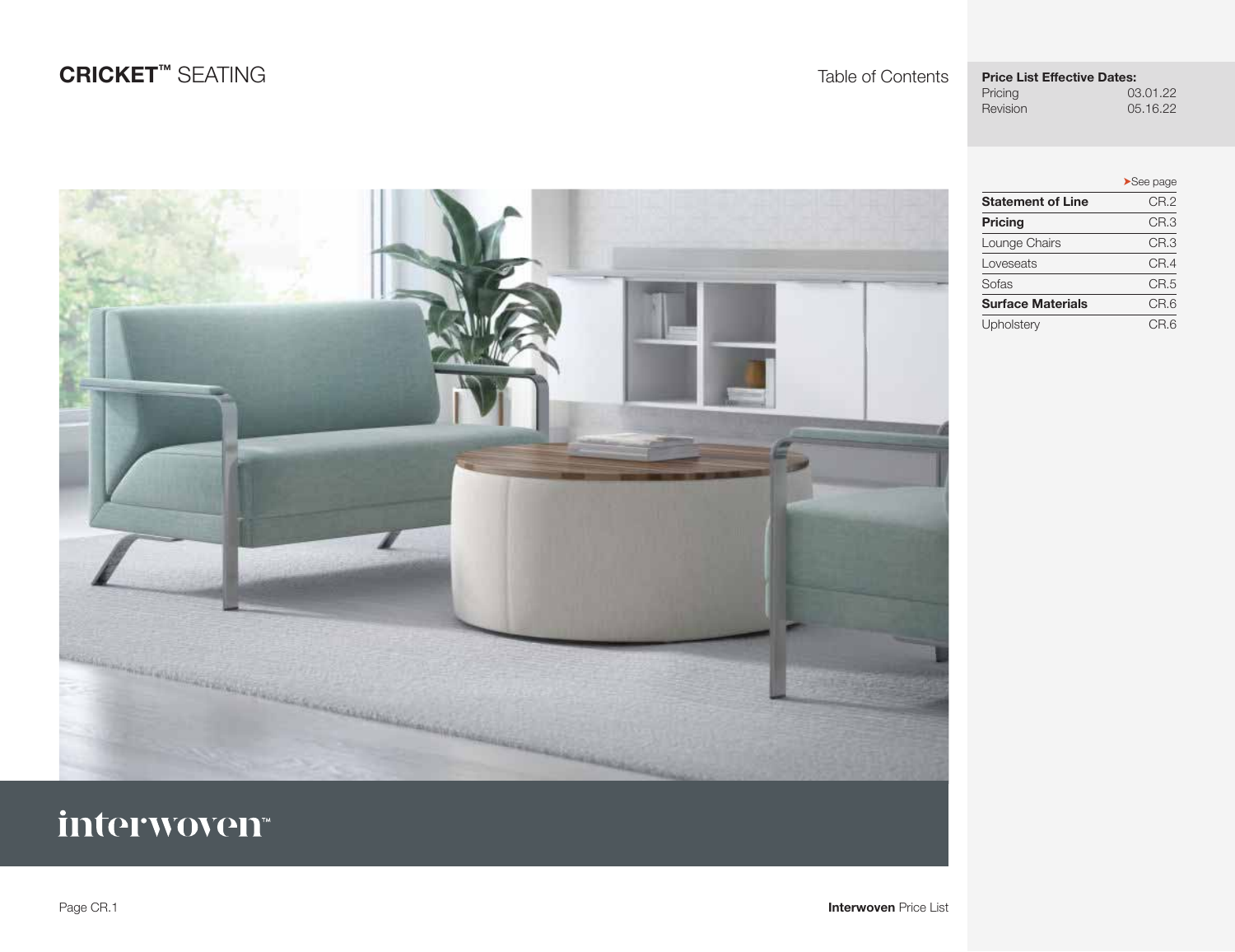<span id="page-1-0"></span>

| Table of Contents >See page CR.1 |                 |
|----------------------------------|-----------------|
| Statement of Line                | CR <sub>2</sub> |
| Pricing                          | CR <sub>3</sub> |
| Surface Materials                | CR.6            |



**Lounge Chair without Arm Caps**  ➤See page [CR.3](#page-2-0) to specify.

**Loveseat without Arm Caps**  ➤See page [CR.4](#page-3-0) to specify.

**Sofa without Arm Caps**  ➤See page [CR.5](#page-4-0) to specify. ➤See individual pricing pages for dimensions.



**Lounge Chair with Arm Caps**  ➤See page [CR.3](#page-2-0) to specify.

**Loveseat with Arm Caps**  ➤See page [CR.4](#page-3-0) to specify.

**Sofa with Arm Caps**  ➤See page [CR.5](#page-4-0) to specify.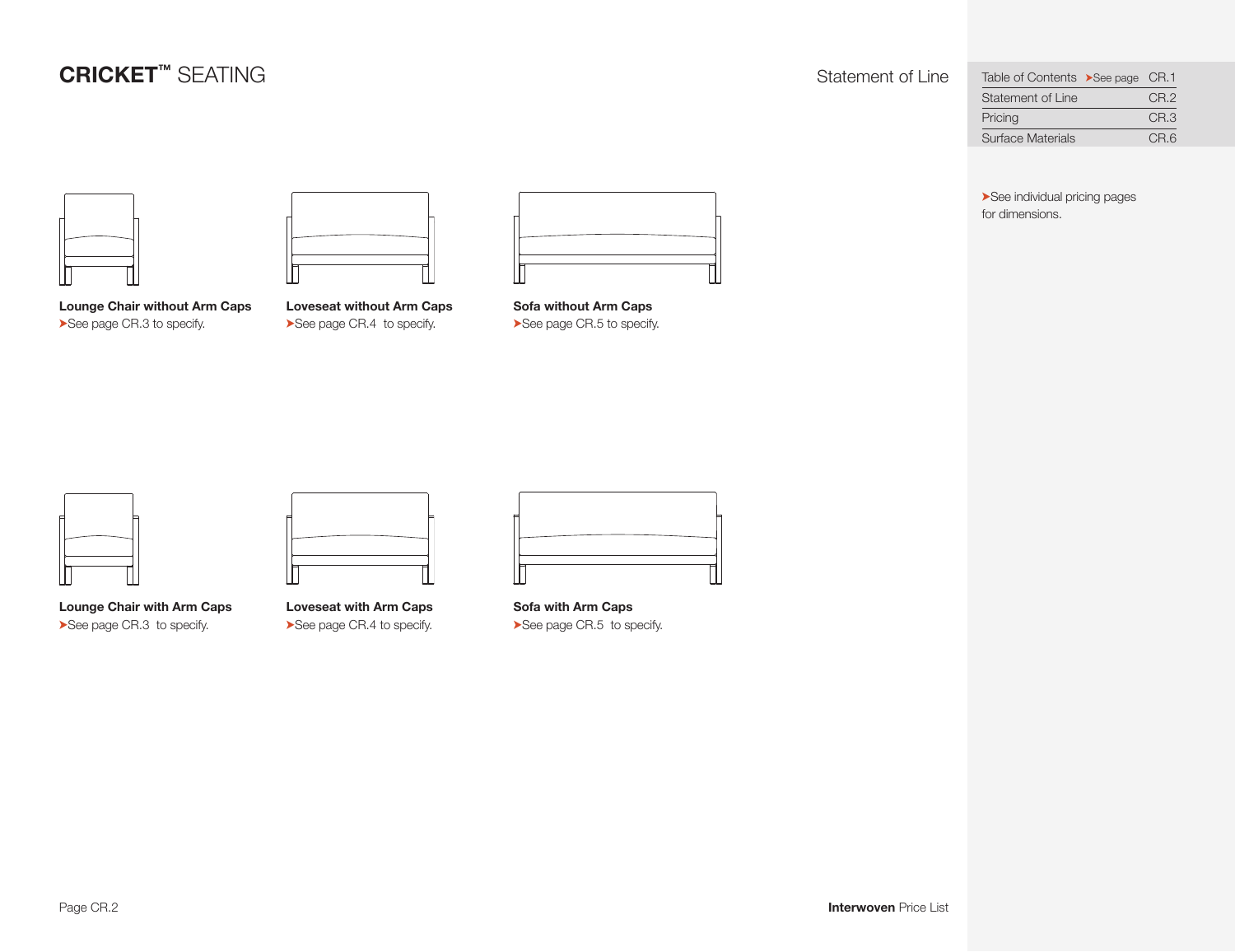### **CRICKET™ SEATING** STATION STATEMENT SEATING STATEMENT STATEMENT STATEMENT STATEMENT STATEMENT STATEMENT STATEMENT OF Line Lounge Chairs

<span id="page-2-0"></span>

| Table of Contents >See page CR.1 |                 |
|----------------------------------|-----------------|
| Statement of Line                | CR <sub>2</sub> |
| Pricing                          | CR <sub>3</sub> |
| Surface Materials                | CR.6            |





**Without Arm Caps**

**With Upholstered Arm Caps**



Contrasting Fabric Key:

- $\blacksquare$  = Back fabric  $\Box$  = Seat fabric
- $\blacksquare$  = Exterior fabric
- 
- $\blacksquare$  = Arm cap fabric

|                   | <b>In-Line Upholstery Pricing</b> |                                            |      |      |        |             |      |      |      |         |      |      |      |      | <b>Shipping</b> |                |            | <b>GSA</b> |
|-------------------|-----------------------------------|--------------------------------------------|------|------|--------|-------------|------|------|------|---------|------|------|------|------|-----------------|----------------|------------|------------|
| <b>Model</b>      | <b>Description</b>                |                                            |      |      |        | 2/COM 3/COL |      | 4    | 5    | 6       |      | 17   | L8   |      | lbs.            | Cubic Feet     | <b>SIN</b> |            |
| KA1L1CO           |                                   | Without arm caps                           |      |      | \$3547 | 3751        | 3868 | 4003 | 4195 | 4384    | 4573 | 5380 | 5830 |      | 80.00           | 17.70          |            | Pending    |
| KA1L1ACUCO        |                                   | With arm caps                              |      |      | \$3797 | 4012        | 4136 | 4278 | 4481 | 4681    | 4880 | 5732 | 6207 |      | 80.00           | 17.70          |            | Pending    |
|                   |                                   | <b>Alliance Program Upholstery Pricing</b> |      |      |        |             |      |      |      |         |      |      |      |      |                 |                |            |            |
| <b>Model</b>      | Α                                 | B                                          |      | D    | F      | F           | G    | H    |      | $\cdot$ | К    |      | М    | N    | $\Omega$        | $\overline{P}$ |            | R          |
| KA1L1CO           | \$3844                            | 3988                                       | 4102 | 4213 | 4336   | 4480        | 4561 | 4717 | 4849 | 4984    | 5200 | 5632 | 5905 | 5965 | 6019            | 6085           | 6148       | 6451       |
| <b>KA1L1ACUCO</b> | \$4111                            | 4263                                       | 4383 | 4500 | 4630   | 4782        | 4867 | 5032 | 5171 | 5314    | 5542 | 5998 | 6286 | 6349 | 6406            | 6476           | 6543       | 6862       |

|                    |                 |    | <b>Dimensions</b> (Inches) |      |    |                    |                 |                    | <b>COM</b> (Yards)            |          |     |                      | COL  |
|--------------------|-----------------|----|----------------------------|------|----|--------------------|-----------------|--------------------|-------------------------------|----------|-----|----------------------|------|
|                    | Overall         |    |                            | Seat |    |                    | Arm             |                    |                               | $1 - 4"$ |     | $5 - 11"$ $12 - 18"$ | Sq.  |
| <b>Description</b> | H               | W  | D                          | H    | W  | D                  | H               |                    | Non-Dir. Repeat Repeat Repeat |          |     |                      | Feet |
| Without arm caps   | $33\frac{1}{2}$ | 29 | 303/4                      | 18   | 25 | $20\frac{1}{2}$    | $24\frac{1}{2}$ | <b>Entire Unit</b> | 3.0                           | 4.0      | 5.0 | 5.0                  | 59.2 |
|                    |                 |    |                            |      |    |                    |                 | <b>Back</b>        | 1.1                           | 1.3      | 2.2 | 2.4                  | 21.0 |
|                    |                 |    |                            |      |    |                    |                 | Seat               | 1.3                           | 1.5      | 2.0 | 2.7                  | 25.5 |
|                    |                 |    |                            |      |    |                    |                 | Exterior           | 1.6                           | 2.0      | 2.8 | 2.8                  | 31.6 |
| With arm caps      | $33\frac{1}{2}$ | 29 | 30¾                        | 18   | 25 | $20\frac{1}{2}$ 25 |                 | <b>Entire Unit</b> | 3.3                           | 4.0      | 6.5 | 6.5                  | 64.8 |
|                    |                 |    |                            |      |    |                    |                 | Back               | 1.1                           | 1.3      | 2.2 | 2.4                  | 21.0 |
|                    |                 |    |                            |      |    |                    |                 | Seat               | 1.3                           | 1.5      | 2.0 | 2.7                  | 25.5 |
|                    |                 |    |                            |      |    |                    |                 | Exterior           | 1.6                           | 2.0      | 2.8 | 2.8                  | 31.6 |
|                    |                 |    |                            |      |    |                    |                 | Arm Caps           | 0.9                           | 1.1      | 2.2 | 2.4                  | 17.2 |

## **Features**

- Polished aluminum legs and arm
- Plastic glides
- Clean-out

### **Options**

• Moisture-barrier on the seat or seat and inside back

### **How to Specify**

#### **1** Model

- 2 Back fabric grade or Alliance prefix + fabric grade
- 3 Back fabric number
- 4 Seat fabric grade or Alliance prefix + fabric grade
- 5 Seat fabric number
- 6 Exterior fabric grade or Alliance prefix + fabric grade
- 7 Exterior fabric number
- 8 Arm cap fabric grade or
- Alliance prefix + fabric grade (omit for model without arm caps)
- 9 Arm cap fabric number (omit for model without arm caps)
- **10 Leg/arm frame finish: 497** = Polished aluminum
- **11** Moisture barrier:  $X = \text{None}$
- $MB1 =$  Seat  $(+\$140)$

**MB2** = Inside back and seat  $(+\$245)$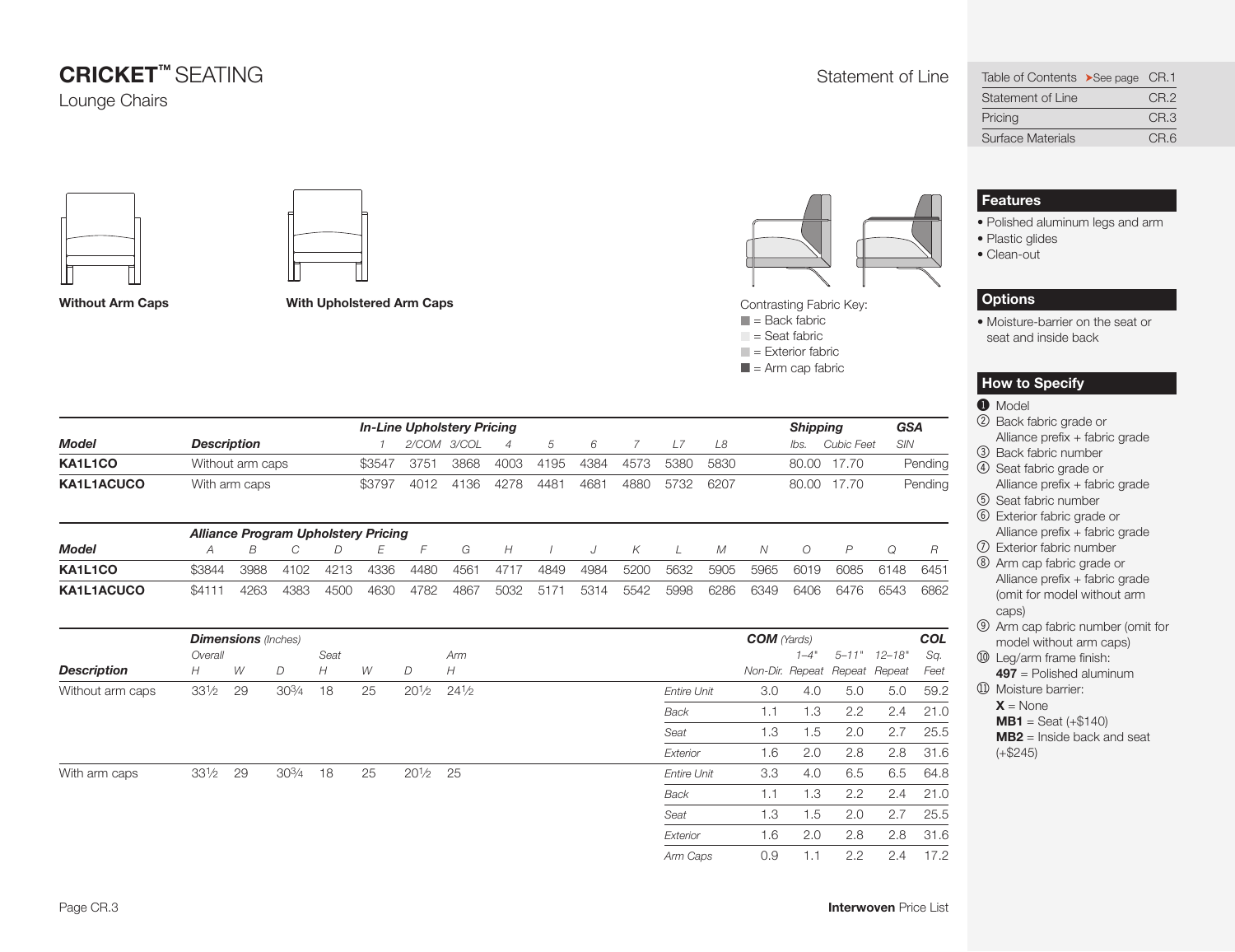## **CRICKET™ SEATING** STATION STATEMENT SEATING STATEMENT STATEMENT STATEMENT STATEMENT STATEMENT STATEMENT STATEMENT OF Line

Loveseats





**Without Arm Caps With Upholstered Arm Caps** 



Contrasting Fabric Key:

- $\blacksquare$  = Back fabric  $\Box$  = Seat fabric
- $\blacksquare$  = Exterior fabric
- 
- $\blacksquare$  = Arm cap fabric

|              |                    |                  |                                            |      |        | <b>In-Line Upholstery Pricing</b> |      |                |      |      |      |      |      |      |          | <b>Shipping</b> |            |         |  |
|--------------|--------------------|------------------|--------------------------------------------|------|--------|-----------------------------------|------|----------------|------|------|------|------|------|------|----------|-----------------|------------|---------|--|
| <b>Model</b> | <b>Description</b> |                  |                                            |      |        | 2/COM 3/COL                       |      | $\overline{A}$ | 5    | 6    |      |      | L8   |      | lbs.     | Cubic Feet      | <b>SIN</b> |         |  |
| KA1L2CO      |                    | Without arm caps |                                            |      | \$4785 | 5076                              | 5244 | 5439           | 5718 | 5991 | 6261 | 7422 | 8070 |      |          | 110.00 32.80    |            | Pending |  |
| KA1L2CACUCO  | With arm caps      |                  |                                            |      | \$5037 | 5339                              | 5514 | 5716           | 6006 | 6290 | 6570 | 7776 | 8449 |      | 110.00   | 32.80           |            | Pending |  |
|              |                    |                  | <b>Alliance Program Upholstery Pricing</b> |      |        |                                   |      |                |      |      |      |      |      |      |          |                 |            |         |  |
| <b>Model</b> | Α                  | B                |                                            | D    | F      | F                                 | G    | H              |      |      | Κ    |      | М    | N    | $\Omega$ | $\overline{P}$  |            | R       |  |
| KA1L2CO      | \$5214             | 5421             | 5583                                       | 5745 | 5919   | 6126                              | 6243 | 6471           | 6657 | 6852 | 7164 | 7785 | 8181 | 8265 | 8343     | 8439            | 8529       | 8964    |  |
| KA1L2CACUCO  | \$5483             | 5698             | 5866                                       | 6034 | 6215   | 6430                              | 6551 | 6788           | 6981 | 7184 | 7508 | 8153 | 8564 | 8651 | 8732     | 8832            | 8926       | 9377    |  |

|                    |                 |    | <b>Dimensions</b> (Inches) |      |    |                    |                 |                    | <b>COM</b> (Yards)            |          |     |                      | COL   |
|--------------------|-----------------|----|----------------------------|------|----|--------------------|-----------------|--------------------|-------------------------------|----------|-----|----------------------|-------|
|                    | Overall         |    |                            | Seat |    |                    | Arm             |                    |                               | $1 - 4"$ |     | $5 - 11"$ $12 - 18"$ | Sq.   |
| <b>Description</b> | H               | W  | D                          | H    | W  | D                  | H               |                    | Non-Dir. Repeat Repeat Repeat |          |     |                      | Feet  |
| Without arm caps   | $33\frac{1}{2}$ | 54 | $30\frac{3}{4}$            | 18   | 50 | $20\frac{1}{2}$    | $24\frac{1}{2}$ | <b>Entire Unit</b> | 4.8                           | 7.5      | 8.3 | 9.0                  | 95.7  |
|                    |                 |    |                            |      |    |                    |                 | <b>Back</b>        | 1.7                           | 2.3      | 2.7 | 2.7                  | 33.8  |
|                    |                 |    |                            |      |    |                    |                 | Seat               | 2.4                           | 2.6      | 2.8 | 3.7                  | 48.7  |
|                    |                 |    |                            |      |    |                    |                 | Exterior           | 2.2                           | 3.0      | 3.8 | 4.6                  | 43.2  |
| With arm caps      | 33½             | 54 | 303/4                      | 18   | 50 | $20\frac{1}{2}$ 25 |                 | <b>Entire Unit</b> | 5.0                           | 7.5      | 9.6 | 10.6                 | 100.2 |
|                    |                 |    |                            |      |    |                    |                 | Back               | 1.7                           | 2.3      | 2.7 | 2.7                  | 33.8  |
|                    |                 |    |                            |      |    |                    |                 | Seat               | 2.4                           | 2.6      | 2.8 | 3.7                  | 48.7  |
|                    |                 |    |                            |      |    |                    |                 | Exterior           | 2.2                           | 3.0      | 3.8 | 4.6                  | 43.2  |
|                    |                 |    |                            |      |    |                    |                 | Arm Caps           | 0.9                           | 1.1      | 2.3 | 2.4                  | 17.2  |

<span id="page-3-0"></span>

| Table of Contents >See page CR.1 |                 |
|----------------------------------|-----------------|
| Statement of Line                | CR <sub>2</sub> |
| Pricing                          | CR <sub>3</sub> |
| <b>Surface Materials</b>         | CR.6            |

### **Features**

- Polished aluminum legs and arm
- Plastic glides
- Clean-out

### **Options**

• Moisture-barrier on the seat or seat and inside back

#### **How to Specify**

#### **1** Model

- 2 Back fabric grade or Alliance prefix + fabric grade
- 3 Back fabric number
- 4 Seat fabric grade or Alliance prefix + fabric grade
- 5 Seat fabric number
- 6 Exterior fabric grade or Alliance prefix + fabric grade
- 7 Exterior fabric number
- 8 Arm cap fabric grade or Alliance prefix + fabric grade (omit for model without arm caps)
- 9 Arm cap fabric number (omit for model without arm caps)
- **10 Leg/arm frame finish: 497** = Polished aluminum
- **11** Moisture barrier:  $X = \text{None}$
- $MB1 =$  Seat  $(+\$140)$

**MB2** = Inside back and seat  $(+\$245)$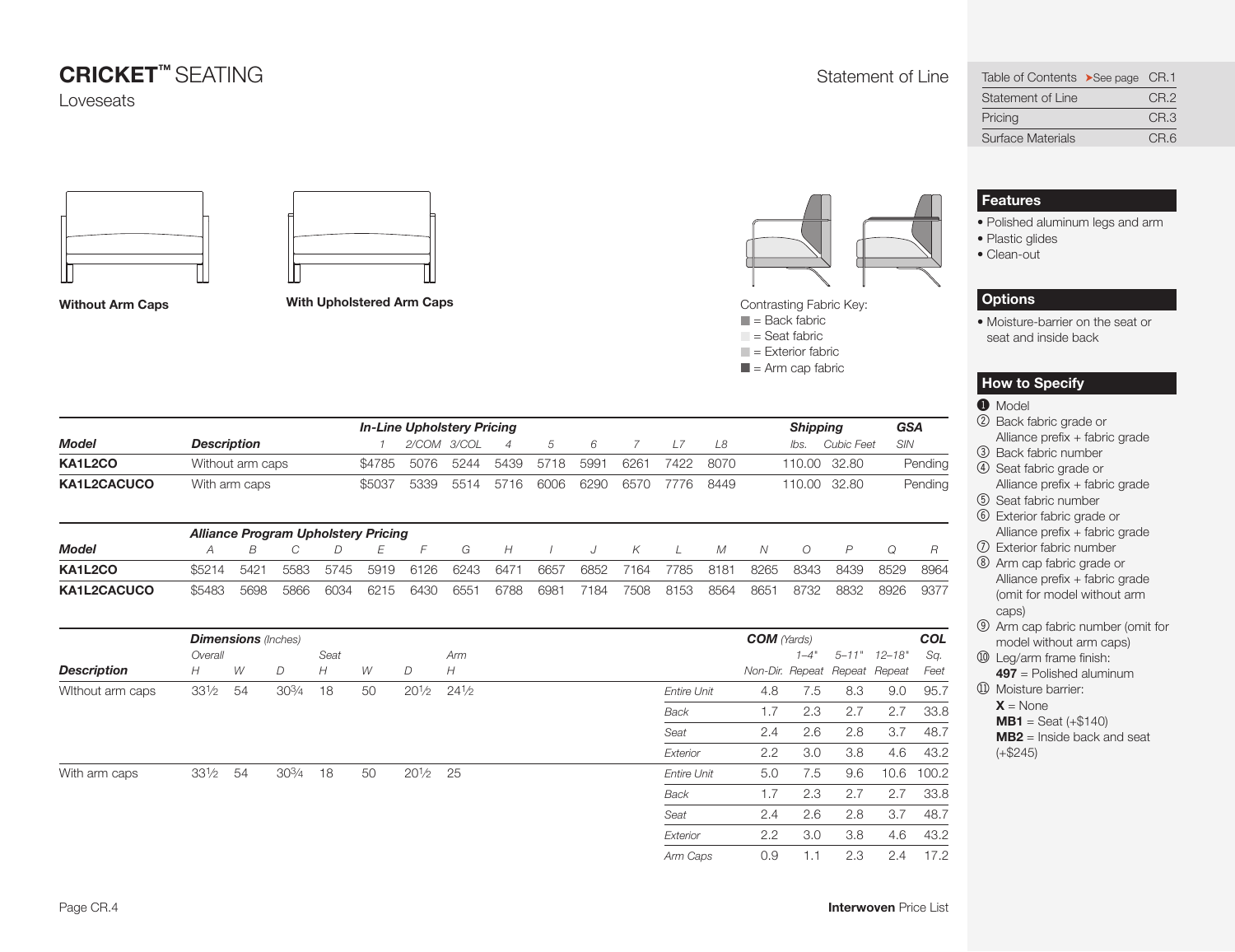

**Without Arm Caps With Upholstered Arm Caps** 



Contrasting Fabric Key:

- $\blacksquare$  = Back fabric  $\Box$  = Seat fabric
- $\blacksquare$  = Exterior fabric
- 
- $\blacksquare$  = Arm cap fabric

|              |                                            |      |      |      | <b>In-Line Upholstery Pricing</b> |       |         |                |      |      |                  |       |            |       | <b>Shipping</b> | <b>GSA</b>     |             |                |
|--------------|--------------------------------------------|------|------|------|-----------------------------------|-------|---------|----------------|------|------|------------------|-------|------------|-------|-----------------|----------------|-------------|----------------|
| Model        | <b>Description</b>                         |      |      |      |                                   | 2/COM | - 3/COL | $\overline{A}$ | 5    | 6    |                  | L7    | L8         |       | lbs.            | Cubic Feet     | SIN         |                |
| KA1L3CO      | Without arm caps                           |      |      |      | \$5665                            | 6115  | 6373    | 6673           | 7105 | 7522 | 7942             |       | 9730 10729 |       | 160.00          | 45.40          |             | Pending        |
| KA1L3CACUCO  | With arm caps                              |      |      |      | \$5916                            | 6377  | 6642    | 6949           | 7392 | 7820 | 8250             | 10083 | 11107      |       | 160.00          | 45.40          |             | Pending        |
|              | <b>Alliance Program Upholstery Pricing</b> |      |      |      |                                   |       |         |                |      |      |                  |       |            |       |                 |                |             |                |
| <b>Model</b> | А                                          | B    |      | D    | E                                 | F     | G       | H              |      |      | Κ                |       | M          | N     | $\Omega$        | $\overline{P}$ | Ω           | $\overline{R}$ |
| KA1L3CO      | \$6325                                     | 6643 | 6895 | 7144 | 7414                              | 7732  | 7912    | 8263           | 8551 | 8851 | 933 <sup>1</sup> | 10291 | 10900      | 11029 | 11149           | 1299           |             | 11440 12109    |
| KA1L3CACUCO  | \$6593                                     | 6919 | 7177 | 7432 | 7709                              | 8035  | 8219    | 8579           | 8874 | 9182 | 9674             | 10658 | 11282      | 11414 | 11537           | 11691          | 11836 12521 |                |

|                    |                 |    | <b>Dimensions</b> (Inches) |      |    |                    |                 |                    | <b>COM</b> (Yards)            |          |      |                      | <b>COL</b> |  |
|--------------------|-----------------|----|----------------------------|------|----|--------------------|-----------------|--------------------|-------------------------------|----------|------|----------------------|------------|--|
|                    | Overall         |    |                            | Seat |    |                    | Arm             |                    |                               | $1 - 4"$ |      | $5 - 11"$ $12 - 18"$ | Sq.        |  |
| <b>Description</b> | H               | W  | D                          | H    | W  | D                  | H               |                    | Non-Dir. Repeat Repeat Repeat |          |      |                      | Feet       |  |
| Without arm caps   | $33\frac{1}{2}$ | 76 | $30\frac{3}{4}$            | 18   | 72 | $20\frac{1}{2}$    | $24\frac{1}{2}$ | <b>Entire Unit</b> | 6.5                           | 11.3     | 12.3 | 14.0                 | 130.1      |  |
|                    |                 |    |                            |      |    |                    |                 | <b>Back</b>        | 2.1                           | 3.3      | 3.5  | 3.5                  | 40.4       |  |
|                    |                 |    |                            |      |    |                    |                 | Seat               | 3.6                           | 4.0      | 5.0  | 5.0                  | 72.5       |  |
|                    |                 |    |                            |      |    |                    |                 | Exterior           | 2.8                           | 4.5      | 6.5  | 6.5                  | 56.5       |  |
| With arm caps      | $33\frac{1}{2}$ | 76 | $30\frac{3}{4}$            | 18   | 72 | $20\frac{1}{2}$ 25 |                 | <b>Entire Unit</b> | 6.8                           | 11.3     | 12.3 | 5.0                  | 135.6      |  |
|                    |                 |    |                            |      |    |                    |                 | Back               | 2.0                           | 3.3      | 3.9  | 4.0                  | 40.4       |  |
|                    |                 |    |                            |      |    |                    |                 | Seat               | 3.6                           | 4.0      | 4.0  | 5.0                  | 72.5       |  |
|                    |                 |    |                            |      |    |                    |                 | Exterior           | 2.8                           | 4.4      | 5.0  | 6.4                  | 56.5       |  |
|                    |                 |    |                            |      |    |                    |                 | Arm Caps           | 0.9                           | 1.0      | 2.3  | 2.4                  | 17.2       |  |

<span id="page-4-0"></span>

| Table of Contents >See page CR.1 |                 |
|----------------------------------|-----------------|
| Statement of Line                | CR <sub>2</sub> |
| Pricing                          | CR <sub>3</sub> |
| <b>Surface Materials</b>         | CR.6            |

### **Features**

- Polished aluminum legs and arm
- Plastic glides
- Clean-out

### **Options**

• Moisture-barrier on the seat or seat and inside back

#### **How to Specify**

#### $\bullet$  Model

- 2 Back fabric grade or Alliance prefix + fabric grade
- 3 Back fabric number
- 4 Seat fabric grade or Alliance prefix + fabric grade
- 5 Seat fabric number
- 6 Exterior fabric grade or Alliance prefix + fabric grade
- 7 Exterior fabric number
- 8 Arm cap fabric grade or Alliance prefix + fabric grade (omit for model without arm caps)
- 9 Arm cap fabric number (omit for model without arm caps)
- **10 Leg/arm frame finish: 497** = Polished aluminum
- **11** Moisture barrier:  $X = \text{None}$
- $MB1 =$  Seat  $(+\$140)$

**MB2** = Inside back and seat  $(+\$245)$